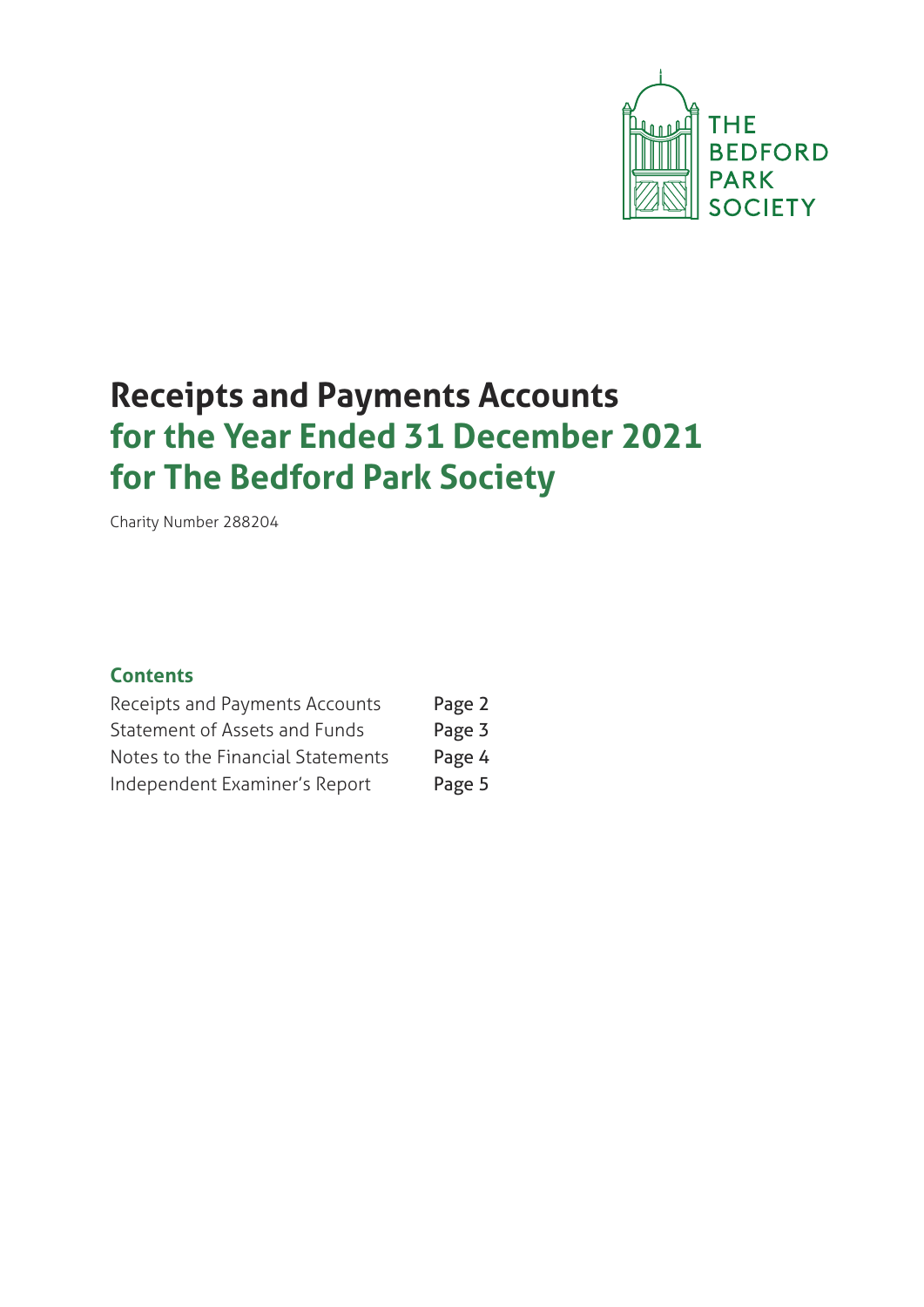# **The Bedford Park Society**

**Receipts and Payments Account for the Year Ended 31 December 2021**

|                                                              | 2021                |           | 2021              |        | 2021               |           | 2020                     |          |
|--------------------------------------------------------------|---------------------|-----------|-------------------|--------|--------------------|-----------|--------------------------|----------|
|                                                              | <b>Unrestricted</b> |           | <b>Restricted</b> |        | <b>Total funds</b> |           | <b>Total funds</b>       |          |
|                                                              | £                   | £         | £                 | £      | £                  | £         | £                        | £        |
|                                                              |                     |           |                   |        |                    |           |                          |          |
| <b>Receipts</b>                                              |                     |           |                   |        |                    |           |                          |          |
| Annual subscriptions                                         | 4,995               |           |                   |        | 4,995              |           | 4,490                    |          |
| Proceeds from events                                         | 2,065               |           |                   |        | 2,065              |           | 2,320                    |          |
| Proceeds from sale of goods                                  | 1,761               |           |                   |        | 1,761              |           | 898                      |          |
| Other donations (See Note 1)                                 | 2,066               |           | 1,000             |        | 3,066              |           | 1,342                    |          |
| Gift Aid                                                     | 2,167               |           |                   |        | 2,167              |           |                          |          |
| Interest                                                     | 4                   |           |                   |        | 4                  |           | 21                       |          |
| Tom Greeves Bedford Park<br>Society Fund CAF income          |                     |           | 218               |        | 218                |           | 537                      |          |
|                                                              |                     | 13,058    |                   | 1,218  |                    | 14,276    |                          | 9,608    |
| <b>Payments</b>                                              |                     |           |                   |        |                    |           |                          |          |
| Cost of events                                               | 560                 |           |                   |        | 560                |           | 1,707                    |          |
| Cost of goods sold                                           | 3,455               |           |                   |        | 3,455              |           | 772                      |          |
| Member communications (See Notes 2, 3)                       | 2,186               |           |                   |        | 2,186              |           | 1,360                    |          |
| Printing, stationery and postage                             | 388                 |           |                   |        | 388                |           | 565                      |          |
| Subscriptions and donations                                  | 285                 |           |                   |        | 285                |           | $\overline{\phantom{a}}$ |          |
| Insurance (See Note 3)                                       | 664                 |           |                   |        | 664                |           | 322                      |          |
| Website and IT                                               | 774                 |           |                   |        | 774                |           | 524                      |          |
| AGM and Annual Review                                        | 557                 |           |                   |        | 557                |           | 470                      |          |
| Road Representatives meeting                                 |                     |           |                   |        |                    |           |                          |          |
| Recruitment                                                  |                     |           |                   |        |                    |           |                          |          |
| Miscellaneous (See Note 4)                                   | 425                 |           |                   |        | 425                |           | 386                      |          |
| Legal advice on constitution                                 | 3,180               |           |                   |        | 3,180              |           |                          |          |
| <b>Tom Greeves Bedford Park</b><br><b>Society Fund</b>       |                     |           |                   |        |                    |           |                          |          |
| Tabard sign conservation costs                               |                     |           |                   |        |                    |           | 744                      |          |
| Logbook development                                          |                     |           | 300               |        | 300                |           |                          |          |
|                                                              |                     | (12, 474) |                   | (300)  |                    | (12, 774) |                          | (6, 850) |
| Net Income/(Expenditure)                                     |                     | 584       |                   | 918    |                    | 1,503     |                          | 2,758    |
|                                                              |                     |           |                   |        |                    |           |                          |          |
| <b>Opening Reserves as at</b><br>1 January 2021 (See Note 5) |                     | 40,970    |                   | 14,083 |                    | 55,053    |                          | 54,250   |
| <b>Closing Reserves as at</b><br>31 December 2021            |                     | 41,554    |                   | 15,001 |                    | 56,555    |                          | 57,008   |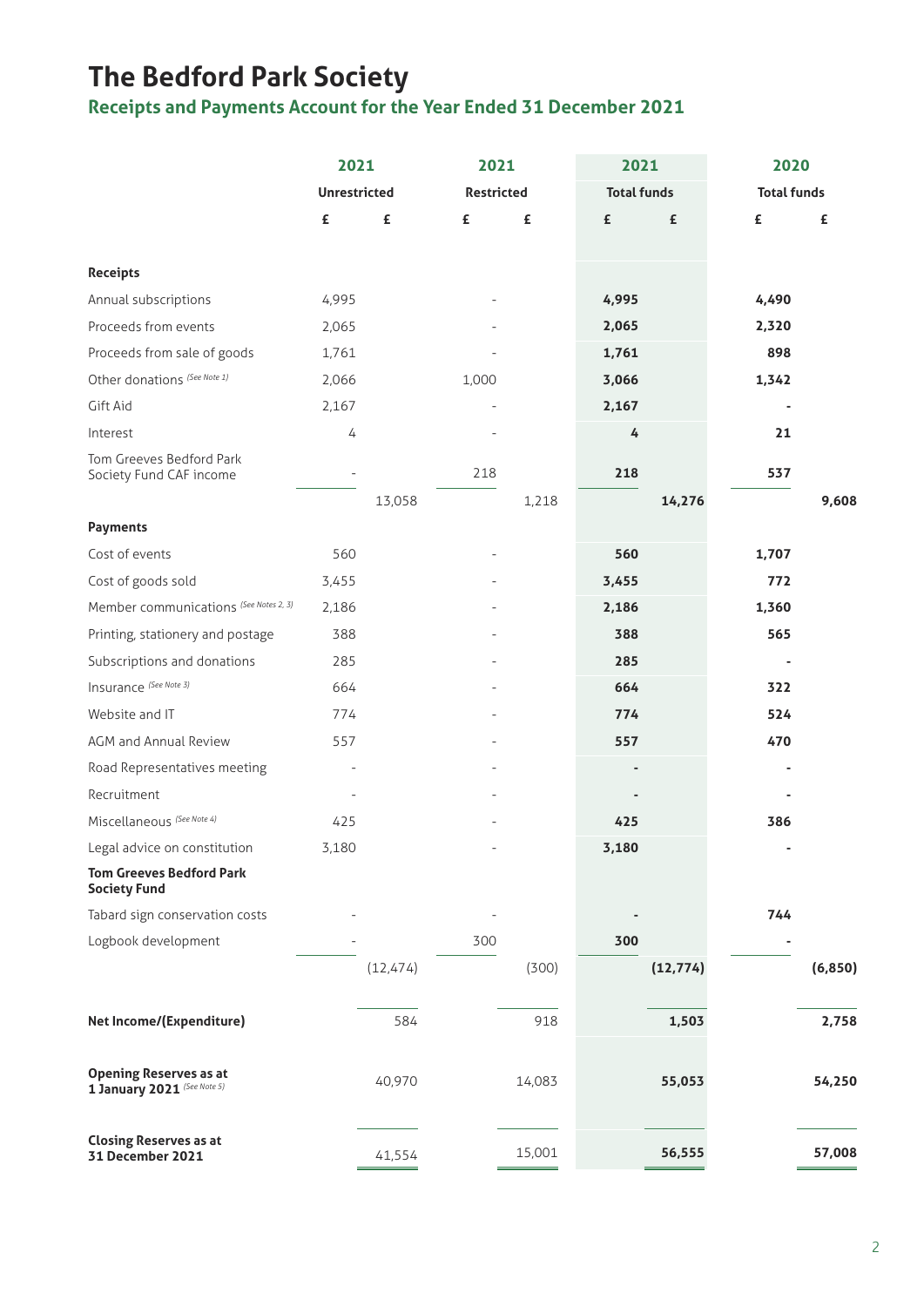# **The Bedford Park Society**

**Statement of Assets and Liabilities for the Year Ended 31 December 2021**

|                                                    | 2021   | 2020   |
|----------------------------------------------------|--------|--------|
| <b>Assets</b>                                      | £      | £      |
| Stock of goods                                     |        | 5,399  |
| Cash at bank                                       | 56,555 | 54,500 |
| Debtors and prepayments                            |        | 73     |
|                                                    | 56,555 | 59,972 |
| <b>Liabilities</b>                                 |        |        |
| Creditors                                          |        | 2,964  |
|                                                    |        | 2,964  |
|                                                    |        |        |
|                                                    |        |        |
| <b>Net Assets</b>                                  | 56,555 | 57,008 |
|                                                    |        |        |
| <b>Unrestricted funds (See Note 5)</b>             |        |        |
| Strategic fund (See Note 6)                        | 30,000 | 30,000 |
| Revenue reserve                                    | 11,554 | 12,925 |
|                                                    | 41,554 | 42,925 |
|                                                    |        |        |
| <b>Restricted funds</b>                            |        |        |
| Tom Greeves Bedford Park Society Fund (See Note 7) | 14,001 | 14,083 |
| War memorial reparation fund (See Note 1)          | 1,000  |        |
|                                                    | 15,001 | 14,083 |
|                                                    |        |        |
| <b>Total funds</b>                                 | 56,555 | 57,008 |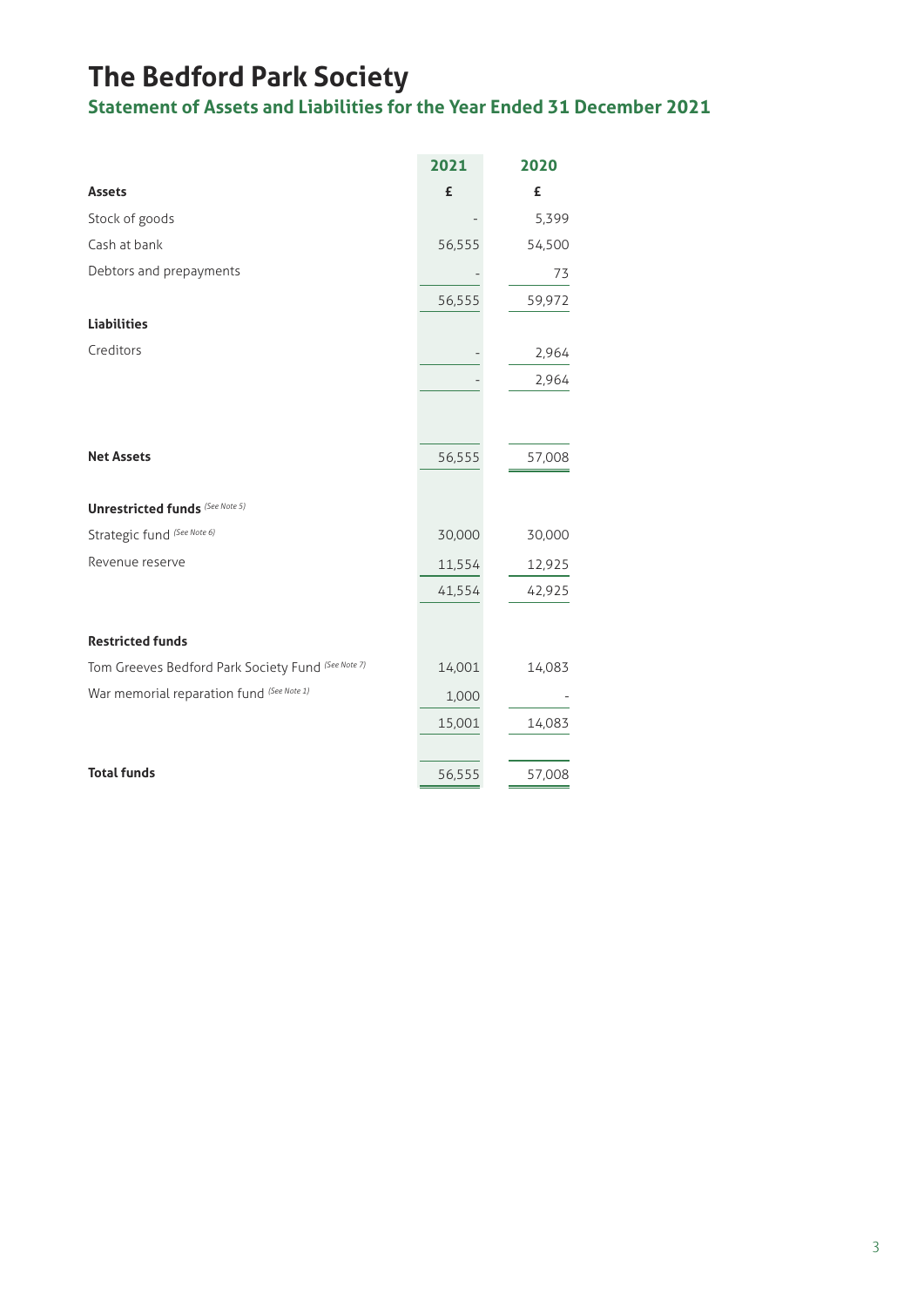### The Bedford Park Society Notes to the Financial Statements for the Year Ended 31 December 2021

- 1. **Other donations** includes £1,950 from companies who film in Bedford Park, £1,000 of this was a restricted donation to be expended on the restoration of the war memorial.
- 2. **Member communications** includes £1,637 for two editions of The Bedford Park Journal, £350 for photography and £199 for the E-news design and distribution platform.
- 3. The **Insurance** charge to the receipts and payments account appears high as, due to timing, two year's premiums were paid over the course of the year under review. There was a provision for a creditor in the financial statements for the year ended 31st December 2020 in respect of the first of the payments. The recognition of the payment of the two premiums this year is as a result of the change in reporting basis as detailed in note 5 below.

 Similarly, **Member communications** costs appear high due to the payment of £760 which was provided as a creditor last year.

- 4. **Miscellaneous costs** consists of a fee for the Civic Award proposal for the Victorian Society and the hire of the Victorian Society board room.
- 5. The trustees have opted to apply a **change in accounting policy** in the period transitioning from an accruals basis used in the year ended 31 December 2020 to a receipts and payments basis of preparing the financial statements this year. It was felt that it is more appropriate for the charity, considering its size, to make the accounting simpler and easier for the members to follow.

 As a result of the transition, the opening unrestricted fund reserves in the 2021 financial year differ from those carried forward at the 2020 year end by £1,955. The Trustees do not believe it is necessary to restate the comparatives on the face of the financial statements.

 The restated unrestricted fund balance brought forward can be reconciled to the balance carried forward in the comparative year as follows:

| Total unrestricted funds at 31 December 2020 | 42.925  |
|----------------------------------------------|---------|
| Reverse:                                     |         |
| Stock of goods                               | (5,399) |
| Debtors and prepayments                      | (73)    |
| Creditors                                    | 2.964   |
| Opening bank variance (unpresented items)    | 553     |
|                                              |         |
| Total unrestricted funds at 1 January 2021   |         |

 Due to the restatement, some items which were included in debtors and creditors last year have been duplicated in the receipts and payments account being represented in both the year ended 31 December 2021 figures and the 2020 comparatives. With the exception of those disclosed in note 3 above, the amounts are not considered to be material.

- 6. The Society maintains a **Strategic Reserve** in order to be able to deal with any exceptional expenditure, which might be needed to protect the architectural heritage and amenities of Bedford Park, for example legal or consultant costs of contesting a particular scheme. The reserve balance was £30,000 at the year end. We believe this Strategic Reserve is at an appropriate level, taking account of estimated likely costs, the funds similar organisations have set aside, and the value of the Society's total assets.
- 7. The **Tom Greeves Bedford Park Society Fund** of £14,001 represents accumulated income from the capital held by the Charities Aid Foundation and donated by Eleanor Greeves in memory of her late husband Tom Greeves. The fund is to be used to promote the appreciation and preservation of Bedford Park, and for historical and present day architectural and design matters. Expenditure from the income and capital of the fund is controlled by the successors to Eleanor Greeves, and so the accumulated income is shown on the balance sheet as a Restricted Fund. This year £300 of this income was used to cover logbook development.